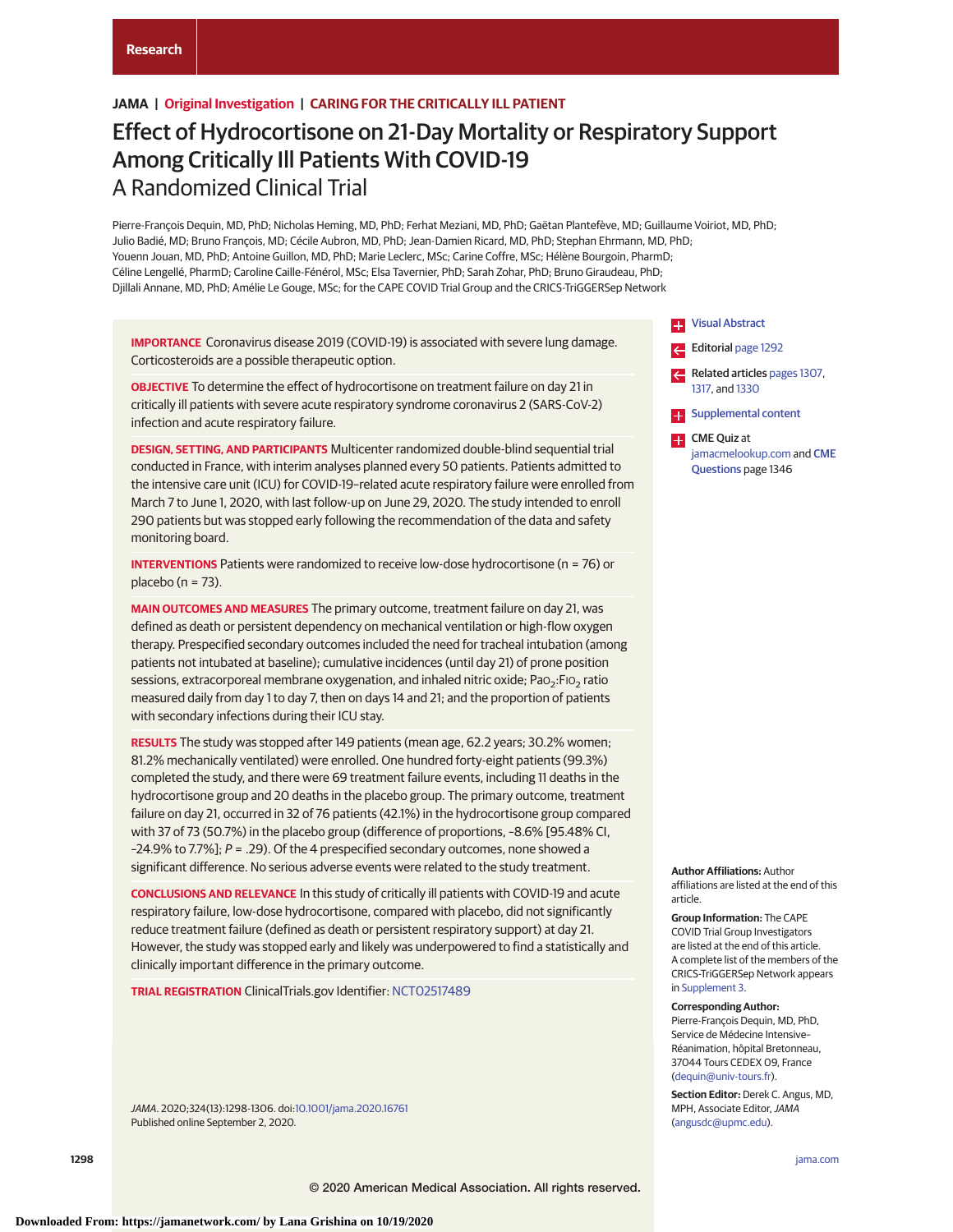s of August 17, 2020, more than 20 million people worldwide have been infected by severe acute respiratory syndrome coronavirus 2 (SARS-CoV-2) and nearly 800 000 people have died of coronavirus disease 2019 (COVID-19).<sup>1</sup> Acute respiratory failure is a major cause of intensive care unit (ICU) admission for patients with COVID-19.<sup>2,3</sup> In the absence of specific intervention, the treatment of COVID-19 relies on relieving symptoms and organ support. The potential shorter recovery associated with remdesivir, an antiviral drug, was not observed in the subgroup of critically ill patients.<sup>4</sup> Until recently, no drug had been shown to improve survival.

Although the pathophysiology of COVID-19 remains incompletely understood, organ damage, especially diffuse lung injury, results from both the direct cytotoxicity of the virus and dysregulated immune response. The importance of a cytokine storm has been discussed<sup>5,6</sup> and debated<sup>7,8</sup>; regardless, it is clear that excessive inflammation plays a role in the development of pulmonary disease.<sup>9</sup> Immunomodulatory drugs, such as corticosteroids, are therefore being investigated as therapeutic options for COVID-19.<sup>10</sup>

The efficacy and safety of corticosteroids in patients with viral pneumonia remains largely uncertain because of a scarcity of randomized trials and inconclusive observational studies.<sup>11</sup> At the onset of the pandemic, there was equipoise regarding use of corticosteroids for severe COVID-19.12 Corticosteroids may impair immune defenses and hamper viral clearance, potentially leading to subsequent excess mortality such as has been suggested in patients with severe influenza.<sup>13</sup> Yet one observational study reported that methylprednisolone was associated with a 25% relative reduction in shortterm mortality among patients with COVID-19–related acute respiratory distress syndrome.<sup>14</sup> Recently, an open-label randomized trial found that dexamethasone improved day-28 survival in patients hospitalized with COVID-19.<sup>15</sup> The purpose of this study was to evaluate the effect of hydrocortisone for the treatment of ICU patients with COVID-19–related acute respiratory failure.

## Methods

# Ethical and Regulatory Issues

The ethics committee (Comité de Protection des Personnes Ouest 1, France) as well as the French regulatory agency approved this trial, as an adaptation of the design of a parent trial, focused on the group of patientswith SARS-CoV-2 infection (see below). The ClinicalTrials.gov website was updated as soon as ethical and regulatory approvals were obtained. Each patient or surrogate provided either written or oral informed consent prior to inclusion. If the patient could not consent and no surrogate was available, the ethics committee authorized emergency inclusion in the study, inwhich case deferred consentwas obtained as soon as possible from the patient or surrogate.

## **Design**

The present trial was embedded in the ongoing Community-Acquired Pneumonia: Evaluation of Corticosteroids (CAPE COD) trial. Methodological issues relating to this original approach

## **Key Points**

**Question** Does low-dose hydrocortisone decrease treatment failure in patients with COVID-19–related acute respiratory failure?

**Findings** In this randomized clinical trial that included 149 patients and was terminated early following the recommendation of the data and safety monitoring board, there was no significant difference in the rate of treatment failure (defined as death or persistent respiratory support with mechanical ventilation or high-flow oxygen therapy) on day 21 between the hydrocortisone and placebo groups (42.1% vs 50.7%, respectively).

**Meaning** Low-dose hydrocortisone did not significantly reduce treatment failure in patients with COVID-19–related acute respiratory failure; however, the study was stopped early and was therefore likely underpowered.

have been described elsewhere.<sup>16</sup> The protocol, including the statistical analysis plan, is presented in [Supplement 1](https://jamanetwork.com/journals/jama/fullarticle/10.1001/jama.2020.16761?utm_campaign=articlePDF%26utm_medium=articlePDFlink%26utm_source=articlePDF%26utm_content=jama.2020.16761) and [Supplement 2.](https://jamanetwork.com/journals/jama/fullarticle/10.1001/jama.2020.16761?utm_campaign=articlePDF%26utm_medium=articlePDFlink%26utm_source=articlePDF%26utm_content=jama.2020.16761) Briefly, the CAPE COD trial was designed to determine the superiority of low-dose hydrocortisone compared with placebo in reducing mortality on day 28 in ICU patients with community-acquired pneumonia. When the COVID-19 outbreak developed, itwas rapidly recognized that the benefits and risks of corticosteroids needed to be assessed, particularly in severe forms of the disease; the design of the ongoing trial allowed the inclusion of patients with COVID-19; there was a unique opportunity to assess the efficacy and safety of corticosteroids in a trial of high methodological standard, albeit in an unprecedented pandemic context (eg, centers trained in the trial procedures and already active, availability of the drug and the placebo in a form guaranteeing double-blinding, electronic case report form in place, only minor amendments required to obtain regulatory authorizations); and the methodology had to be adapted to this pandemic context.

The Community-Acquired Pneumonia: Evaluation of Corticosteroids in Coronavirus Disease (CAPE COVID) trial was therefore embedded within the parent trial. Because all participating centers were exclusively admitting only patients with COVID-19 during the initial phase of the pandemic, inclusion of patients with pneumonia of other origin were discontinued. Patients with COVID-19 had been included in the parent trial, from March 7, 2020. The use of a different primary outcome from the parent trial (ie, better suited to the epidemic emergency) and a sequential mode analysis for patients with COVID-19, including those who had already been enrolled, was approved by the ethics committee on March 30 and by the regulatory agency on April 9, 2020. By this time, 26 patients with COVID-19 had been included in the parent trial. This embedded trial was planned as a placebo-controlled group sequential design using the Lan and DeMets approach,<sup>17</sup> with a planned interim analysis every 50 patients. Thus, the first analysis could be performed for the first 50 patients according to the method approved for the subtrial devoted to COVID-19.

## **Participants**

Patients aged at least 18 years admitted to 1 of the 9 participating French ICUs for acute respiratory failure could be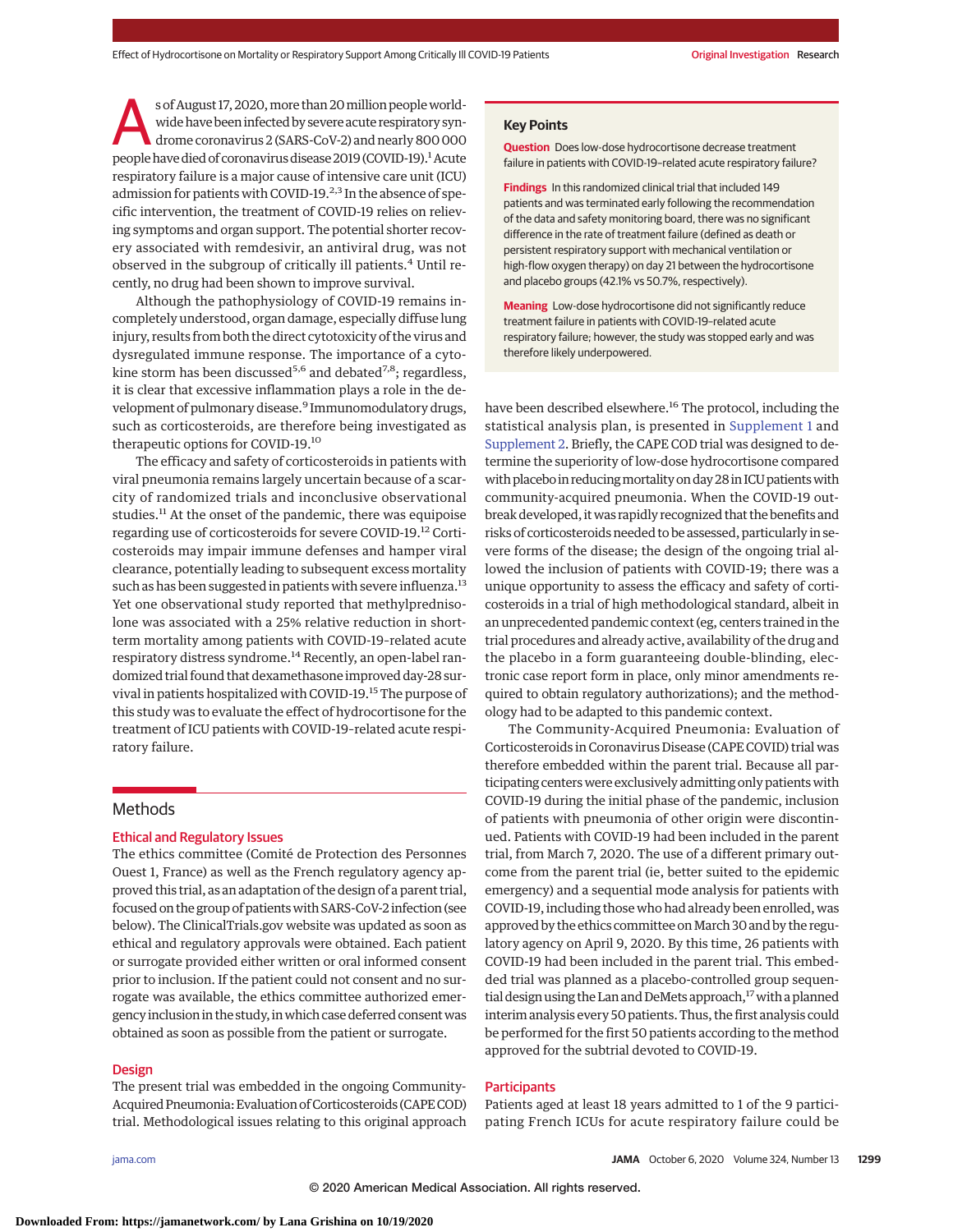included if they had a biologically confirmed (reverse transcriptase–polymerase chain reaction) or suspected (suggestive chest computed tomography scan result in the absence of any other cause of pneumonia) COVID-19. The experimental treatment had to be administered within 24 hours of the onset of the first severity criterion (see below) or within 48 hours for patients referred from another hospital. One of 4 severity criteria had to be present: need for mechanical ventilation with a positive end-expiratory pressure (PEEP) of 5 cm  $\rm H_2O$  or more; a ratio of Pa $o_2$  to fraction of inspired oxygen (FI $o_2$ ) less than 300 on high-flow oxygen therapy with an  $F1O<sub>2</sub>$  value of at least 50%; for patients receiving oxygen through a reservoir mask, a PaO<sub>2</sub>:F<sub>IO<sub>2</sub> ratio less than 300, estimated using prespecified</sub> charts; or a Pulmonary Severity Index<sup>18</sup> greater than 130. Patients receiving vasopressors to correct hypotension related to sedative drugs and mechanical ventilation at high PEEP levels could be included. Principal exclusion criteria were septic shock and do-not-intubate orders.

## Randomization and Allocation Concealment

Randomization was centralized and performed electronically. Allocation sequences were generated in a 1:1 ratio by a computer-generated random number using a blocking schema; the range of block sizes remains confidential until the completion of the parent trial. Randomization was stratified by center and by use of mechanical ventilation at the time of inclusion.

## Treatments and Blinding

Patients received a continuous intravenous infusion of hydrocortisone at an initial dose of 200 mg/d or its placebo (saline). Both hydrocortisone and placebo were provided in industrially prepared packaging (Serb Specialty Pharmaceuticals). Treatment was continued at 200 mg/d until day 7 and then decreased to 100 mg/d for 4 days and 50 mg/d for 3 days, for a total of 14 days. If the patient's respiratory and general status had sufficiently improved by day 4, a short treatment regimen was used (200 mg/d for 4 days, followed by 100 mg/d for 2 days and then 50 mg/d for the next 2 days, for a total of 8 days). All of the following criteria had to be present to consider this adaptive scheme: patient breathing spontaneously; PaO<sub>2</sub>:FIO<sub>2</sub> ratio greater than 200; Sequential Organ Failure Assessment (SOFA)<sup>19</sup> score on day 4 less than or equal to SOFA score on day 1; and strong probability of being discharged from the ICU (including intermediate-care units) before day 14, according to the physician of record. In all cases, treatment was stopped on ICU discharge. Patients otherwise received standard care for acute respiratory failure.<sup>20</sup> Since no antiviral treatment improved survival or clinically relevant parameters, adjunctive treatments could be administered at the discretion of the patients' primary physicians.

## Outcome Measures and Data Collection

The primary outcome was treatment failure on day 21, defined as death or persistent dependency on mechanical ventilation or high-flow oxygen therapy.

Prespecified secondary outcomes included the use of tracheal intubation (for patients not intubated at inclusion); the use of prone position (with the number of sessions), extracorporealmembrane oxygenation or inhaled nitric oxide (with the number of days the treatment was used); the  $PaO<sub>2</sub>:FiO<sub>2</sub>$  ratio recorded daily from day 1 to day 7 and then on days 14 and 21; and the proportion of patients with and the number of episodes of nosocomial infections recorded during the ICU stay. Because some patients were still hospitalized in the ICU when the data were analyzed, nosocomial infections were recorded up to day 28 (which was a post hoc decision). The diagnosis of nosocomial infection was made by the clinician in charge and provided that an antibiotic therapy had been prescribed.

Death on day 21 and status on day 21 (determined using a 5-item scale: death, presence in the ICU on mechanical ventilation, high-flow or low-flow oxygen therapy, ICU discharge) were post hoc outcomes.

Apart from death, the adverse events expected in this context (such as the need for intubation in a patient breathing spontaneously at baseline) were only reported if the clinician thought they might be related to the study treatment.

## Sample Size

The event rate, defined as treatment failure on day 21 (ie, death or persistent dependency on mechanical ventilation or highflow oxygen therapy), was assumed to be 30% in the control group, acknowledging a high level of uncertainty owing to the unprecedented nature of COVID-19. The trial was designed to test the superiority of hydrocortisone over placebo with an assumed event rate of 15% in the hydrocortisone group, $^{21}$  with 80% power and a 5% 2-sided type I error rate. Because of the sequential nature of the design, with 6 analyses (5 interim and a final one), the maximal required sample size was 290.

## Statistical Analysis

Patients were analyzed according to their randomization group. For the primary analysis, missing data were considered treatment failure. No imputation was made for secondary outcomes. All performed statistical tests were 2-sided. *P* ≤ .0452 was considered a significant difference in the primary outcome because of the interim analyses, and  $P \le 0.05$  as indicating statistical significance for secondary outcomes. Because of the potential for type I error due to multiple comparisons, findings for analyses of secondary end points should be interpreted as exploratory. Categorical variables were summarized as frequencies and percentages and continuous variables as medians (interquartile ranges). Treatment failure on day 21 was reported as proportions in each group and compared using a 2-proportion *z* test based on normal approximation. Difference of proportions was also estimated with its 95% confidence interval.

A sensitivity analysis was performed on patients without missing data. Cumulative incidence of patients with at least 1 prone-position session, and incidence of patients experiencing secondary infections during their ICU stay, were estimated using a competing-risk approach,<sup>22</sup> with death and end of ICU stay as competing events. For competing-risk models, proportionality assumptions were studied including an interaction term with the time in Fine and Gray models; results of these tests were not significant. Given the limited number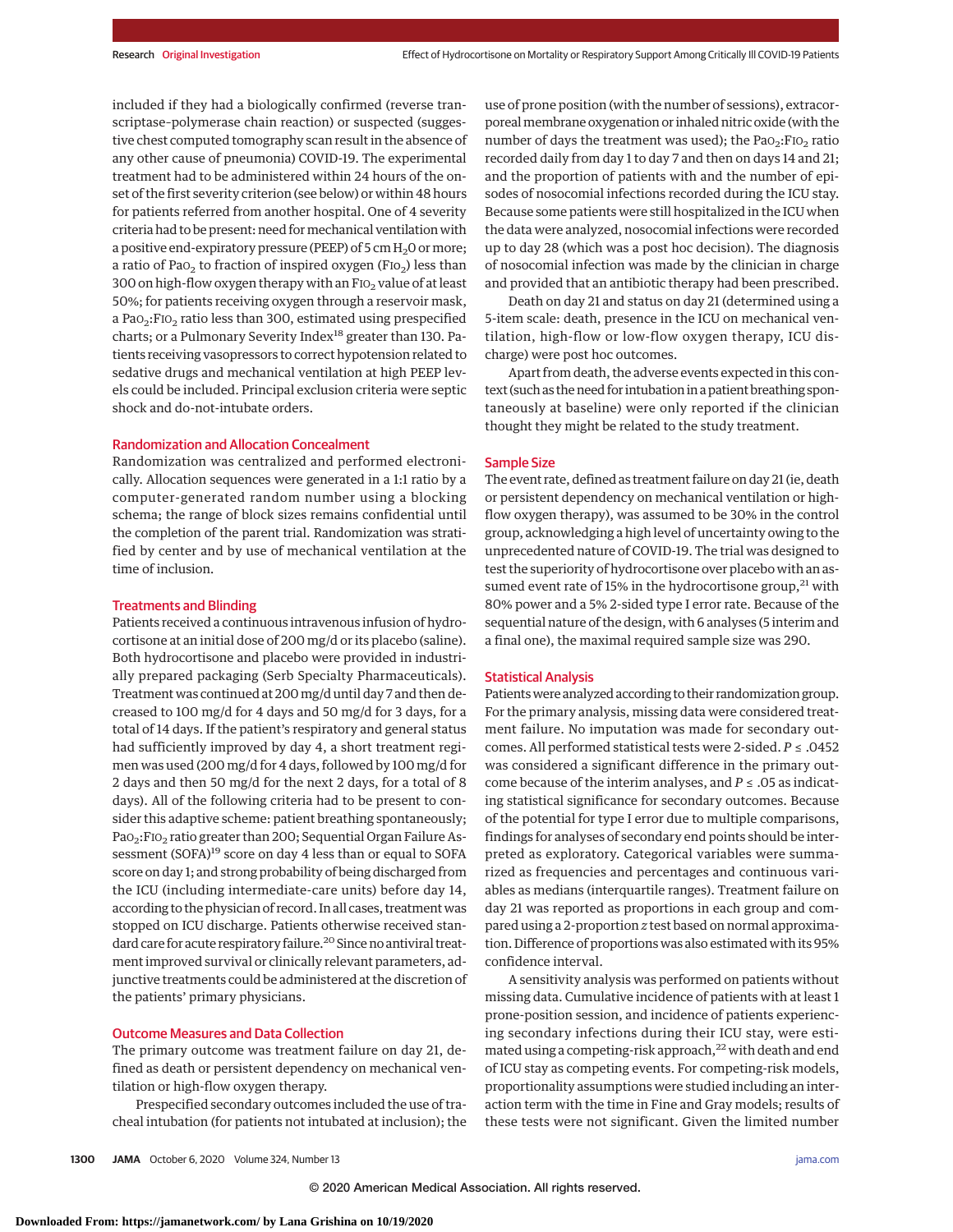of events, analyses of extracorporeal membrane oxygenation and inhaled nitric oxide were only descriptive. Evolution of PaO<sub>2</sub>:FIO<sub>2</sub> ratio was analyzed using a mixed linear model. The status on day 21 was analyzed using a Fisher exact test. For death on day 21, difference of proportion was estimated with its 95% confidence interval and compared between the 2 groups using a 2-proportion *z* test.

Datawere analyzedwith SAS version 9.4 (SAS Institute Inc), and R version 3.3.1 (R Foundation for Statistical Computing) was used for the statistical analyses.

## Data and Safety Monitoring Board and Trial Suspension

The data and safety monitoring board (DSMB) met when the primary end point was collected for the first 50 and 100 patients and each time recommended further inclusions. When enrollment slowed at the end of the first wave of the epidemic in France, the DSMB agreed to meet on June 30, 2020, to analyze the results of the first 149 patients, which the Lan and DeMets approach allows because of its flexibility. On June 30, 2020, the DSMB recommended suspension of inclusions pending publication of the results of the RECOVERY trial and possible changes in treatment recommendations. The sponsor decided to discontinue the study on July 3, 2020, considering that it would be unethical to resume a corticosteroid vs placebo trial, and that the results should be published and included in the prospective meta-analysis conducted by the World Health Organization.<sup>23</sup>

## Results

## Trial Flow and Baseline Characteristics of Participants

Between March 7 and June 1, 2020, 149 patients were enrolled, of whom 76 were randomized to the hydrocortisone group and 73 to the placebo group (Figure 1). Themean age was 62.2 years and 30.2% were women (Table 1; eTable in [Supple](https://jamanetwork.com/journals/jama/fullarticle/10.1001/jama.2020.16761?utm_campaign=articlePDF%26utm_medium=articlePDFlink%26utm_source=articlePDF%26utm_content=jama.2020.16761)[ment 3\)](https://jamanetwork.com/journals/jama/fullarticle/10.1001/jama.2020.16761?utm_campaign=articlePDF%26utm_medium=articlePDFlink%26utm_source=articlePDF%26utm_content=jama.2020.16761). One patient withdrew consent; and for the primary outcome this patient was considered to have experienced treatment failure on day 21. Results of SARS-CoV-2 reverse transcriptase–polymerase chain reaction testing were positive in 96.6% of patients. Median durations of symptoms prior to randomization were 9 days in the hydrocortisone group and 10 days in the placebo group. All patients were hypoxemic, and 121 of 149 (81.2%) were mechanically ventilated at baseline. No patient was included solely based on the Pulmonary Severity Index. Vasopressors were administered in 18 of 76 patients (23.7%) in the hydrocortisone group and 13 of 73 patients (17.8%) in the placebo group.

The median duration of study treatments was 10.5 days (interquartile range, 6.0-14.0) for hydrocortisone and 12.8 days (interquartile range, 8.0 to 13.0) for placebo (*P* = .25).

## Primary Outcome

Treatment failure on day 21 occurred in 32 of 76 patients (42.1%) in the hydrocortisone group compared with 37 of 73 (50.7%) in the placebo group (difference of proportions, –8.6% [95.48% CI, –24.9% to 7.7%]; *P* = .29). (Table 2, eFigure 1 in [Supplement 3\)](https://jamanetwork.com/journals/jama/fullarticle/10.1001/jama.2020.16761?utm_campaign=articlePDF%26utm_medium=articlePDFlink%26utm_source=articlePDF%26utm_content=jama.2020.16761).

Figure 1. Study Flow of the CAPE COVID Trial



Randomization was stratified by center and use of mechanical ventilation at the time of inclusion. CAPE COVID indicates Community-Acquired Pneumonia: Evaluation of Corticosteroids in Coronavirus Disease; COVID-19, coronavirus disease 2019; ICU, intensive care unit.

<sup>a</sup> One patient had aspiration of gastric content associated with the severe acute respiratory syndrome coronavirus 2 (SARS-CoV-2) infection. Five patients had hospital-acquired SARS-CoV-2 infection, which was misinterpreted as a criterion of noninclusion.

## Secondary Outcomes

Of the 16 patients in each group who did not require invasive mechanical ventilation at baseline, 8 (50%) in the hydrocortisone group and 12 (75%) in the placebo group required subsequent intubation. A total of 137 of 149 patients (92%) were intubated, either before inclusion or during treatment. There was no significant between-group difference in rates of prone positioning (36/76 patients [47.4%] in the hydrocortisone group vs 39/73 [53.4%] in the placebo group; hazard ratio, 0.85 [95% CI, 0.55 to 1.32]; *P* = .47) (Table 2; eFigure 2 in [Supplement 3\)](https://jamanetwork.com/journals/jama/fullarticle/10.1001/jama.2020.16761?utm_campaign=articlePDF%26utm_medium=articlePDFlink%26utm_source=articlePDF%26utm_content=jama.2020.16761). Too few patients were treated with extracorporeal membrane oxygenation or inhaled nitric oxide to allow statistical testing.

Daily evolution of Pa02:  $F$ IO<sub>2</sub> ratio during the first week and on days 14 and 21 did not significantly differ between the groups (*P* = .37) (eFigure 3 in [Supplement 3\)](https://jamanetwork.com/journals/jama/fullarticle/10.1001/jama.2020.16761?utm_campaign=articlePDF%26utm_medium=articlePDFlink%26utm_source=articlePDF%26utm_content=jama.2020.16761).

On day 28, 58 patients (38.9%) had at least 1 episode of nosocomial infection, 28 of 75 (37.3%) in the hydrocortisone group vs 30 of 73 (41.1%) in the placebo group, for a total of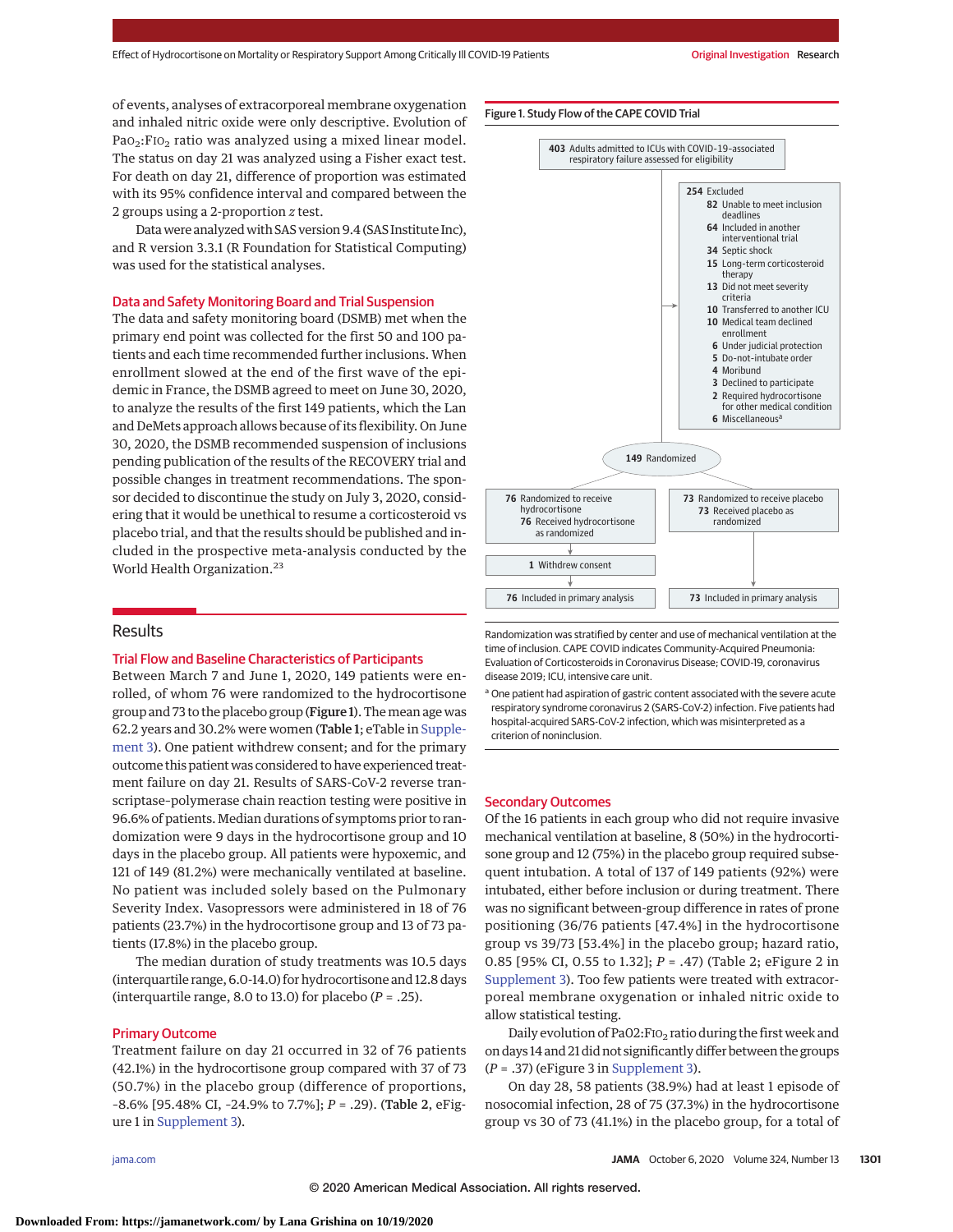|                                                                     | No. (%)                          |                               |  |
|---------------------------------------------------------------------|----------------------------------|-------------------------------|--|
| Characteristic                                                      | Hydrocortisone ( $n = 76$ )      | Placebo ( $n = 73$ )          |  |
| Demographics and past medical history                               |                                  |                               |  |
| Sex                                                                 |                                  |                               |  |
| Women                                                               | 22(28.9)                         | 23(31.5)                      |  |
| Men                                                                 | 54(71.1)                         | 50(68.5)                      |  |
| Age, median (IQR), y                                                | 63.1 (51.5-70.8)                 | 66.3 (53.5-72.7)              |  |
| Never smoker, No./total (%)                                         | 57/75 (76.0)                     | 57/72 (79.2)                  |  |
| COPD or asthma                                                      | 7(9.2)                           | 4(5.4)                        |  |
| <b>Diabetes</b>                                                     | 13(17.1)                         | 14(19.2)                      |  |
| Immunosuppression                                                   | 6(7.9)                           | 3(4.1)                        |  |
| BMI, median (IQR) <sup>a</sup>                                      | $27.5(25.3-32.4)$ [n = 59]       | 28.4 (26.0-31.2) [n = 61]     |  |
| Clinical data at inclusion, median (IQR)                            |                                  |                               |  |
| Symptom duration, d                                                 | $9.0(7.0-11.5)$ [n = 76]         | $10.0 (8.0 - 12.0)$ [n = 72]  |  |
| Heart rate, bpm                                                     | $85.0$ (68.0-100.0) [n = 55]     | $81.0(72.0-100.0)$ [n = 57]   |  |
| Systolic blood pressure, mm Hg                                      | 112.0 (104.0-133.0)              | 126.5 (111.0-145.0)           |  |
| Temperature, °C                                                     | $37.7$ (36.8-38.6) [n = 66]      | $37.8$ (36.9-38.6) [n = 66]   |  |
| Laboratory values at inclusion, median (IQR) <sup>b</sup>           |                                  |                               |  |
| RT-PCR-positive                                                     | 72 (94.7)                        | 72 (98.6)                     |  |
| C-reactive protein, mg/L                                            | 154.0 $(113.0 - 271.0)$ [n = 57] | 185.0 (119.0-237.0) [n = 53]  |  |
| Procalcitonin, ng/mL                                                | $0.4(0.2-0.7)$ [n = 52]          | $0.4$ (0.2-0.8) [n = 46]      |  |
| Lymphocytes, $\times 10^9$ /L                                       | $0.9(0.5-1.4)$ [n = 65]          | $0.7(0.6-1.3)$ [n = 57]       |  |
| Lactate, mg/dL                                                      | $9.9 (8.1 - 12.6)$ [n = 73]      | $9.9(8.1-14.4)$ [n = 64]      |  |
| Arterial pH                                                         | $7.4(7.3-7.5)$ [n = 75]          | $7.4(7.3-7.5)$ [n = 72]       |  |
| Paco <sub>2</sub> , mm Hg                                           | 39.0 (34.0-47.0)                 | 38.9 (34.0-45.4)              |  |
| Pao <sub>2</sub> :FIO <sub>2</sub>                                  | 130.0 (96.7-188.0) [n = 75]      | 133.0 (89.8-174.8) $[n = 72]$ |  |
| Respiratory support at inclusion                                    |                                  |                               |  |
| <b>Mechanical ventilation</b>                                       | 62 (81.6)                        | 59 (80.8)                     |  |
| Noninvasive ventilation, No./total (%)                              | 2/62(3.2)                        | 2/59(3.4)                     |  |
| Positive end-expiratory pressure, median (IQR), cm H <sub>2</sub> O | $10.0 (8.0 - 12.0)$              | $10.0 (8.0 - 12.0)$           |  |
| $FIO2$ , median (IQR)                                               | 95.0 (60.0-100.0)                | $90.0(60.0-100.0)$            |  |
| High-flow oxygen therapy, No. (%)                                   | 10(13.2)                         | 9(12.3)                       |  |
| Nonrebreathing mask with a reservoir bag, No. (%)                   | 4(5.3)                           | 5(6.8)                        |  |
| Scores, median (IQR)                                                |                                  |                               |  |
| Pneumonia severity index <sup>c</sup>                               | 101.0 $(82.0-121.0)$ [n = 43]    | 102.0 (80.0-120.0) [n = 51]   |  |
| Simplified Acute Physiology Score II <sup>d</sup>                   | 32.5 (25.0-38.5)                 | 32.0 (27.0-39.0)              |  |
| Sequential Organ Failure Assessment <sup>e</sup>                    | $6.0$ (4.0-8.0) [n = 74]         | $6.0(4.0-7.5)$ [n = 72]       |  |
| Concomitant therapy, No. (%)                                        |                                  |                               |  |
| $\geq$ 1                                                            | 44 (57.9)                        | 47(64.4)                      |  |
| Hydroxychloroquine                                                  | 11(14.5)                         | 8(11.0)                       |  |
| Hydroxychloroquine + azithromycin                                   | 23(30.3)                         | 28 (38.4)                     |  |
| Ritonavir-lopinavir                                                 | 10(13.2)                         | 11(15.1)                      |  |
| Eculizumab                                                          | 3(3.9)                           | 2(2.7)                        |  |
| Remdesivir                                                          |                                  |                               |  |
| Tocilizumab                                                         | 2(2.6)                           | 3(4.1)                        |  |
|                                                                     | 1(1.3)                           | 2(2.7)                        |  |

 $0_2$ , fraction of inspired oxygen; IQR, interquartile range; RT-PCR, reverse transcriptase–polymerase chain reaction.

SI conversion factor: To convert lactate values to mmol/L, multiply by 0.111.

<sup>a</sup> Calculated as weight in kilograms divided by height in meters squared.

 $b$  Reported values are those designated in the original parent trial. Additional data available at inclusion are reported in eTable 1 in [Supplement 3.](https://jamanetwork.com/journals/jama/fullarticle/10.1001/jama.2020.16761?utm_campaign=articlePDF%26utm_medium=articlePDFlink%26utm_source=articlePDF%26utm_content=jama.2020.16761)

<sup>c</sup> Calculated at inclusion. The index18 classifies pneumonia into 5 classes of increasing severity; the median value observed corresponds to class IV, with

tis an overall severity score for ICU patients. For a patient population, the relationship between mortality and score is sinusoidal. The median score observed corresponds to a predicted mortality of 13% and the first and third quartiles to a predicted mortality of 6% and 23%, respectively.

e Calculated at inclusion. The assessment<sup>19</sup> evaluates from 1 to 4 for each organ the severity of neurologic, cardiovascular, respiratory, kidney, hematologic, and hepatic dysfunctions. The evolution of the score during hospitalization is a better prognostic parameter than an isolated value. In patients with severe acute respiratory failure, a median score of 6 probably corresponds to moderate impairment of other functions.

**1302 JAMA** October 6, 2020 Volume 324, Number 13 **(Reprinted)** [jama.com](http://www.jama.com?utm_campaign=articlePDF%26utm_medium=articlePDFlink%26utm_source=articlePDF%26utm_content=jama.2020.16761)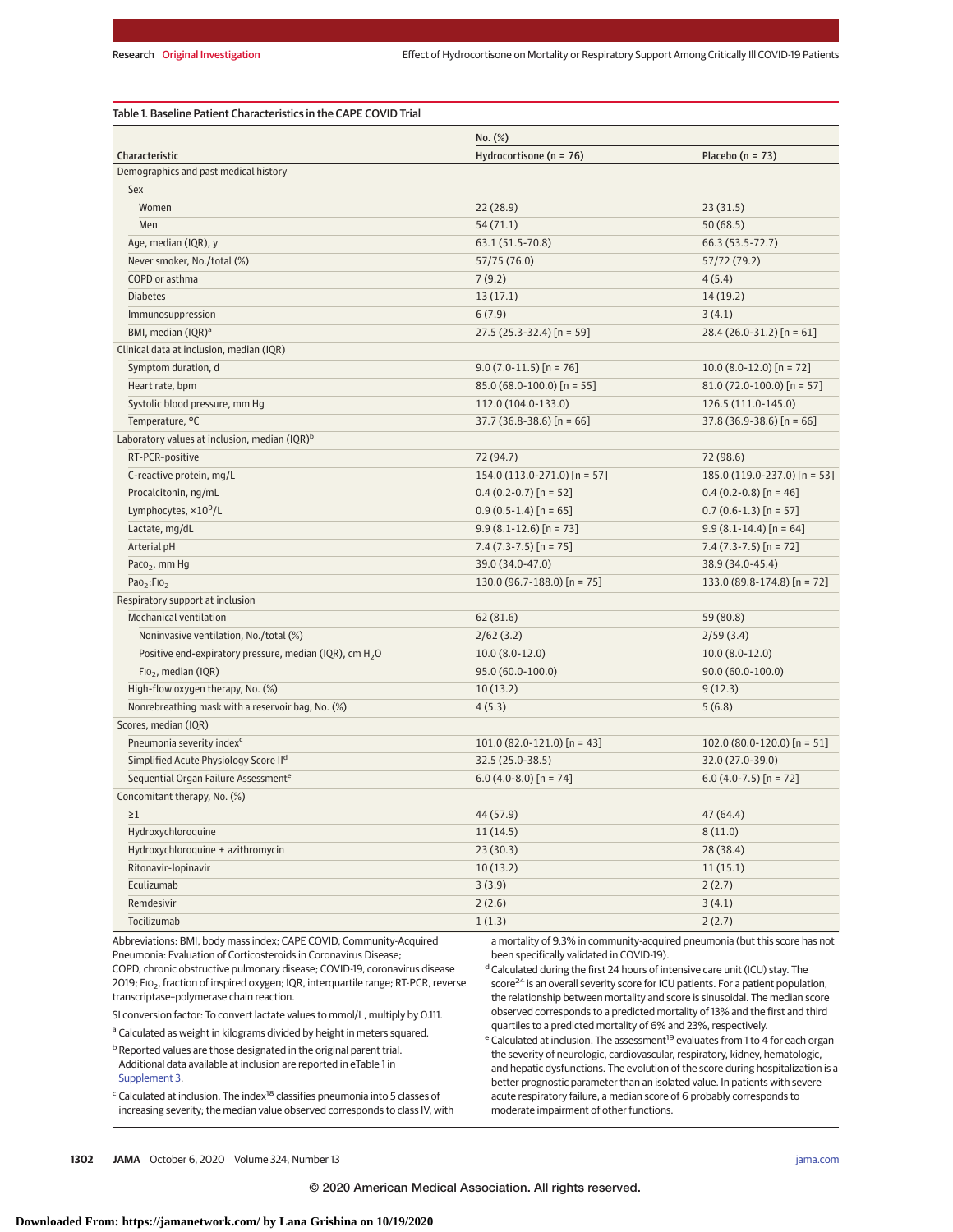### Table 2. Treatment Failures, Secondary Outcomes, and Post Hoc Analyses in the CAPE COVID Trial

|                                                                                                                       | No. (%)                      |                       | Difference in proportions,<br>$\%$ (CI) <sup>a</sup>    |                |
|-----------------------------------------------------------------------------------------------------------------------|------------------------------|-----------------------|---------------------------------------------------------|----------------|
|                                                                                                                       | Hydrocortisone<br>$(n = 76)$ | Placebo<br>$(n = 73)$ |                                                         | P value        |
| <b>Primary outcome</b>                                                                                                |                              |                       |                                                         |                |
| Treatment failure on day 21 (death or persistent dependence<br>of mechanical ventilation or high-flow oxygen therapy) | 32(42.1)                     | 37(50.7)              | $-8.6$ ( $-24.9$ to 7.7)                                | .29            |
| <b>Secondary outcomes</b>                                                                                             |                              |                       |                                                         |                |
| Endotracheal intubation (for patients noninvasively<br>ventilated at inclusion)                                       | 8/16(50.0)                   | 12/16(75.0)           |                                                         |                |
| Prone position                                                                                                        |                              |                       |                                                         |                |
| No. (%)                                                                                                               | 36(47.4)                     | 39(53.4)              | HR, 0.85 (0.55 to 1.32)                                 | .47            |
| No. of sessions per patient, median (IQR)                                                                             | $2.0(1.0-3.0)$               | $2.0(2.0-4.0)$        |                                                         |                |
| Extracorporeal membrane oxygenation                                                                                   |                              |                       |                                                         |                |
| No. (%)                                                                                                               | 2(2.7)                       | 2(2.7)                |                                                         |                |
| Inhaled nitric oxide                                                                                                  |                              |                       |                                                         |                |
| No. (%)                                                                                                               | 5(6.7)                       | 11(15.0)              |                                                         |                |
| Duration, median (IQR), d                                                                                             | 3.0(1.0 to 5.0)              | 2.0(1.0 to 8.0)       |                                                         |                |
| Nosocomial infections on day 28 <sup>b</sup>                                                                          |                              |                       |                                                         |                |
| No. (%)                                                                                                               | 28(37.7)                     | 30(41.1)              | HR, 0.81 (0.49 to 1.35)                                 | .42            |
| Post hoc outcomes                                                                                                     |                              |                       |                                                         |                |
| Status on day 21 (5-item scale)                                                                                       |                              |                       |                                                         |                |
| Death <sup>c</sup>                                                                                                    | 11(14.7)                     | 20(27.4)              | $-12.7$ ( $-25.7$ to 0.3)                               | .057           |
| <b>Mechanical ventilation</b>                                                                                         | 17(22.7)                     | 17(23.3)              |                                                         |                |
| High-flow oxygen therapy                                                                                              | 3(4.0)                       | $\mathbf{0}$          |                                                         |                |
| Low-flow oxygen therapy                                                                                               | 1(1.3)                       | 4(5.5)                |                                                         |                |
| Discharged from ICU <sup>d</sup>                                                                                      | 43 (57.3)                    | 32(43.8)              |                                                         |                |
|                                                                                                                       | $-1$ $-1$                    | .                     | $\cdot$ $\cdot$ $\cdot$ $\cdot$ $\cdot$ $\cdot$ $\cdot$ | <b>College</b> |

Abbreviations: CAPE COVID, Community-Acquired Pneumonia: Evaluation of Corticosteroids in Coronavirus Disease; HR, hazard ratio.

<sup>a</sup> For the primary outcome, the single missing outcome in the hydrocortisone group was presumed to be a treatment failure. The confidence interval is 95.48% for the primary outcome (owing to the sequential design with multiple analyses) and 95% for secondary outcomes. No statistical test was used when it was clear that the number of events was too few and a test was unnecessary. The incidence of patients with at least 1 prone-position session and the incidence of patients with at least 1 nosocomial infection used a competing risk approach, with the patient who withdrew consent censored on

90 infections (40 vs 50). At least 1 episode of ventilatorassociated pneumonia occurred in 22 of 75 patients (29.0%) in the hydrocortisone group, vs 20 of 73 patients (27.4%) in the placebo group. The proportions of bacteremia were 6.6% in the hydrocortisone group and 11.0% in the placebo group. Figure 2 shows the cumulative incidence of nosocomial infections.

## Post Hoc Outcomes

The status on day 21 did not significantly differ between both groups (*P* = .06) (Table 2; eFigure 1 in [Supplement 3\)](https://jamanetwork.com/journals/jama/fullarticle/10.1001/jama.2020.16761?utm_campaign=articlePDF%26utm_medium=articlePDFlink%26utm_source=articlePDF%26utm_content=jama.2020.16761). The proportion of patients still ventilated at day 21 was 17 of 75 (22.7%) in the hydrocortisone group vs 17 of 73 (23.3%) in the placebo group. Additionally, 4 of 75 patients were treated with highflow oxygen therapy in the hydrocortisone group, vs 0 of 73 in the placebo group. In the hydrocortisone group, 43 of 75 patients (57.3%) were discharged from the ICU on day 21, vs 32 of 73 (43.8%) in the placebo group. The proportion of patients who died did not significantly differ between both groups (11/75 [14.7%] in the hydrocortisone group vs 20/73 [27.4%] in the placebo group; difference of proportion, –12.7% [95% CI, –25.7% to 0.3%]; *P* = .06).

the last reported date. For nosocomial infections, data were censored on day 28 as a post hoc analysis.

b Nosocomial infections were defined when they were diagnosed by the clinician in charge and antibiotic treatment was prescribed.

<sup>c</sup> Death on day 21 was both a component of status on day 21 (ordinal variable analyzed by a Fisher exact test,  $P = .06$ ) and a categorical variable analyzed by a 2-proportion z test.

<sup>d</sup> Patients discharged alive from the ICU were transferred to the floor.

#### Figure 2. Nosocomial Infections Cumulative Incidence



Cumulative proportion of patients who have had at least 1 nosocomial infection. Nosocomial infections were defined when they were diagnosed by the clinician in charge and antibiotic treatment was prescribed. All patients were observed to death or 28 days (the patient who withdrew consent being censored on the last reported date). HR indicates hazard ratio.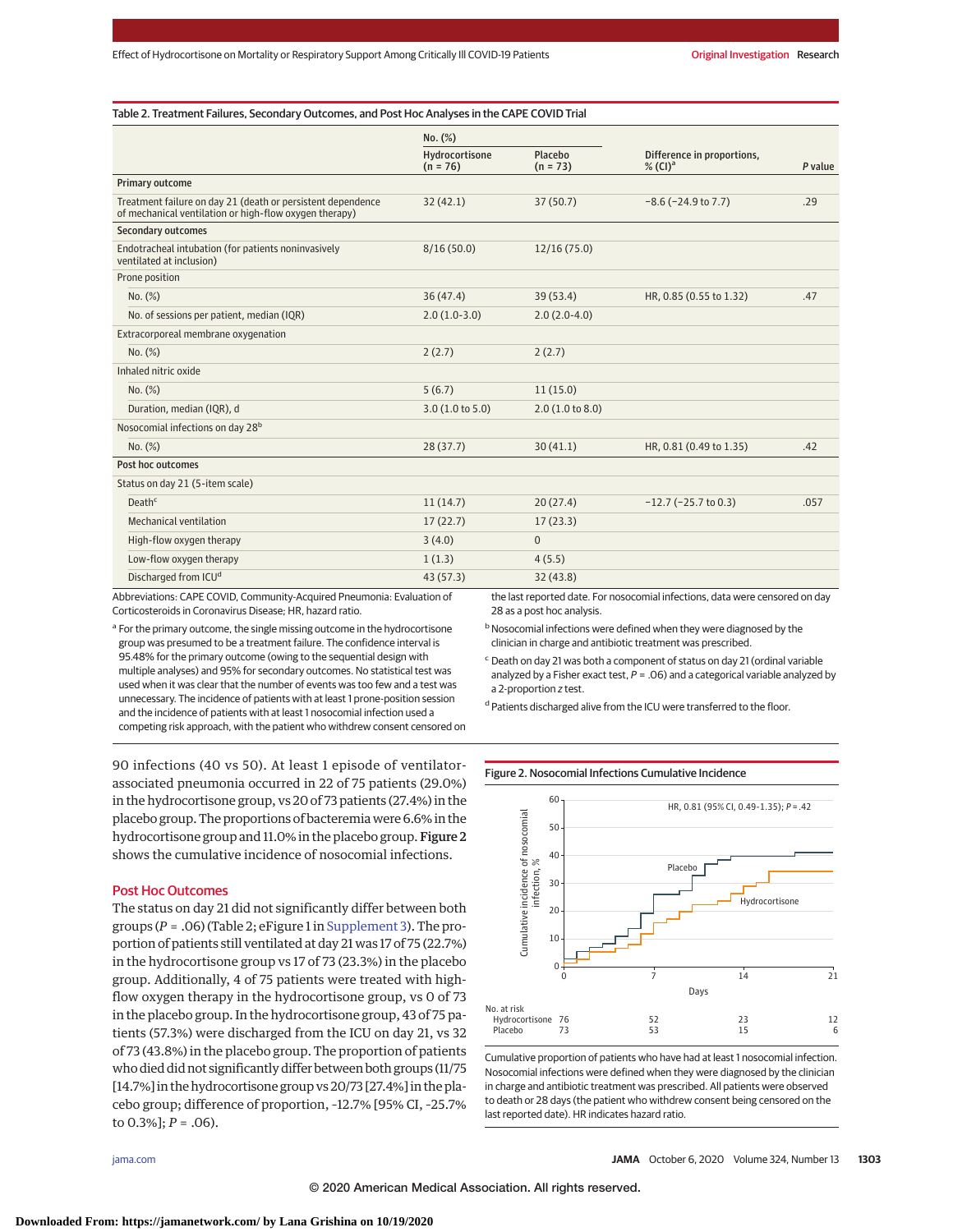#### Serious Adverse Events

Apart from deaths, 3 serious adverse events were reported, all in the hydrocortisone group: 1 episode of cerebral vasculitis possibly related to SARS-CoV-2, 1 episode of cardiac arrest related to a pulmonary embolism, and 1 episode of intraabdominal hemorrhage related to anticoagulant therapy for pulmonary embolism. No serious adverse events were attributed to the study treatment.

# **Discussion**

In this randomized clinical trial that was terminated early, hydrocortisone, compared with placebo, did not significantly reduce the rate of treatment failure, defined as death or persistent dependency on mechanical ventilation or high-flow oxygen therapy, on day 21 among critically ill patients with COVID-19. In addition, hydrocortisone, compared with placebo, did not significantly reduce the proportion of patients receiving mechanical ventilation on day 21.

The primary end point was deemed to be relevant both at the individual level and at the population level, by combining a clinically robust criterion (mortality) with criteria indicative of constraint resources utilization in a pandemic context. This outcome was also consistent with outcomes used in trials of corticosteroids in non-ICU patients with communityacquired pneumonia, namely speeding recovery and shortening hospital stays.<sup>25</sup> The failure rate was initially estimated to be 30% in the control group, with substantial uncertainty at the beginning of the epidemic. The observed rate of the primary outcome in the placebo group was much higher than expected (50.7% cases vs 30.0%).

The trial was terminated prematurely after the press release of the dexamethasone trial. According to those findings, dexamethasone may reduce mortality on day 28 in mechanically ventilated patients and, to a lesser extent, in oxygendependent patients.<sup>15</sup> The DSMB therefore recommended stopping the trial after 149 patients of the planned maximum of 290 had been enrolled. This trial is therefore likely underpowered. The observed difference in the post hoc outcome of proportion of deaths at day 21 was not statistically significant; however, the finding was consistent with the reduced mortality observed with dexamethasone in the subgroup of mechanically ventilated patients.<sup>15</sup> A dose of 6 mg of dexamethasone is approximatively equivalent to 160 mg of hydrocortisone, very close to the initial daily dose used in this trial.

In severe community-acquired pneumonia, metaanalysis of the few available randomized trials suggest a reduction in mortality in patients treated with corticosteroids<sup>26</sup>; however, these findings need to be confirmed. In previous outbreaks of coronavirus pneumonia, the lack of high-

quality trials precluded any conclusions regarding the use of corticosteroids in severe acute respiratory syndrome  $(SARS)^{27}$ or Middle East respiratory syndrome (MERS).<sup>28</sup> In these reports, increased rates of adverse effects with corticosteroids, related to the use of high doses, have been observed.<sup>12</sup> Clearance of viral RNA may be decreased by corticosteroids in  $SARS<sup>29</sup>$  and MERS,<sup>28</sup> but this effect has not been proven for COVID-19, and its clinical relevance is uncertain. In influenza pneumonia, despite the absence of randomized trials and conflicting results from observational studies, it has been suggested that corticosteroids may increase the risk of death.<sup>12</sup> In patients with COVID-19, the risk of worsening the viral diffusion in the body, worsening the cytotoxic effect of the virus, or both is uncertain. However, the observed numerically lower rate of deaths in hydrocortisone-treated patients in this trial is reassuring in this regard. Most of the patients were included more than 1 week after the onset of their symptoms. It is possible that the peak of viral excretion occurs earlier in the course of COVID-19 and that the deterioration leading to ICU hospitalization is related to the deregulation of the pulmonary inflammatory response. The favorable effect of dexamethasone wasmore likely in patients treated after 7 days from onset of symptoms compared with those treated earlier.<sup>15</sup>

In this trial, hydrocortisone therapy was not associated with an increase in the rate of secondary infections, a concerning risk with corticosteroids,<sup>30</sup> especially in mechanically ventilated patients with ventilator-associated pneumonia.

## Limitations

This study has several limitations. First, the trial was stopped early and lacked power. Second, while this study was embedded within an existing trial, it had not been planned to record certain data relevant to COVID-19, such as the prevalence of hypertension. Third, the COVID-19 pandemic context has not, to date, allowed for the capture and analysis of all the data provided for in the parent protocol. Fourth, diagnosis of nosocomial infections was not adjudicated; however, the double-blind nature of the trial suggests that the comparison of the rate of secondary infections between the 2 groups may still be valid.

# **Conclusions**

In this study of critically ill patients with COVID-19 and acute respiratory failure, low-dose hydrocortisone, compared with placebo, did not significantly reduce treatment failure (defined as death or persistent respiratory support) at day 21. However, the study was stopped early and likely was underpowered to find a statistically and clinically important difference in the primary outcome.

#### ARTICLE INFORMATION

**Accepted for Publication:** August 18, 2020. **Published Online:** September 2, 2020. doi[:10.1001/jama.2020.16761](https://jamanetwork.com/journals/jama/fullarticle/10.1001/jama.2020.16761?utm_campaign=articlePDF%26utm_medium=articlePDFlink%26utm_source=articlePDF%26utm_content=jama.2020.16761)

**Author Affiliations:** Médecine Intensive-Réanimation, CHU de Tours, Tours, France (Dequin, Ehrmann, Jouan, Guillon); INSERM U1100, Centre d'Etude des Pathologies Respiratoires, Université de Tours, Tours, France (Dequin, Ehrmann, Jouan, Guillon); INSERM

CIC1415, CHU de Tours, Tours, France (Dequin, Ehrmann, Jouan, Guillon, Tavernier, Giraudeau, Le Gouge); Médecine Intensive Réanimation, Hôpital Raymond Poincaré (GHU APHP Université Paris Saclay), Garches, France, and RHU RECORDS and FHU SEPSIS (Heming, Annane); INSERM U1173,

**1304 JAMA** October 6, 2020 Volume 324, Number 13 **(Reprinted)** [jama.com](http://www.jama.com?utm_campaign=articlePDF%26utm_medium=articlePDFlink%26utm_source=articlePDF%26utm_content=jama.2020.16761)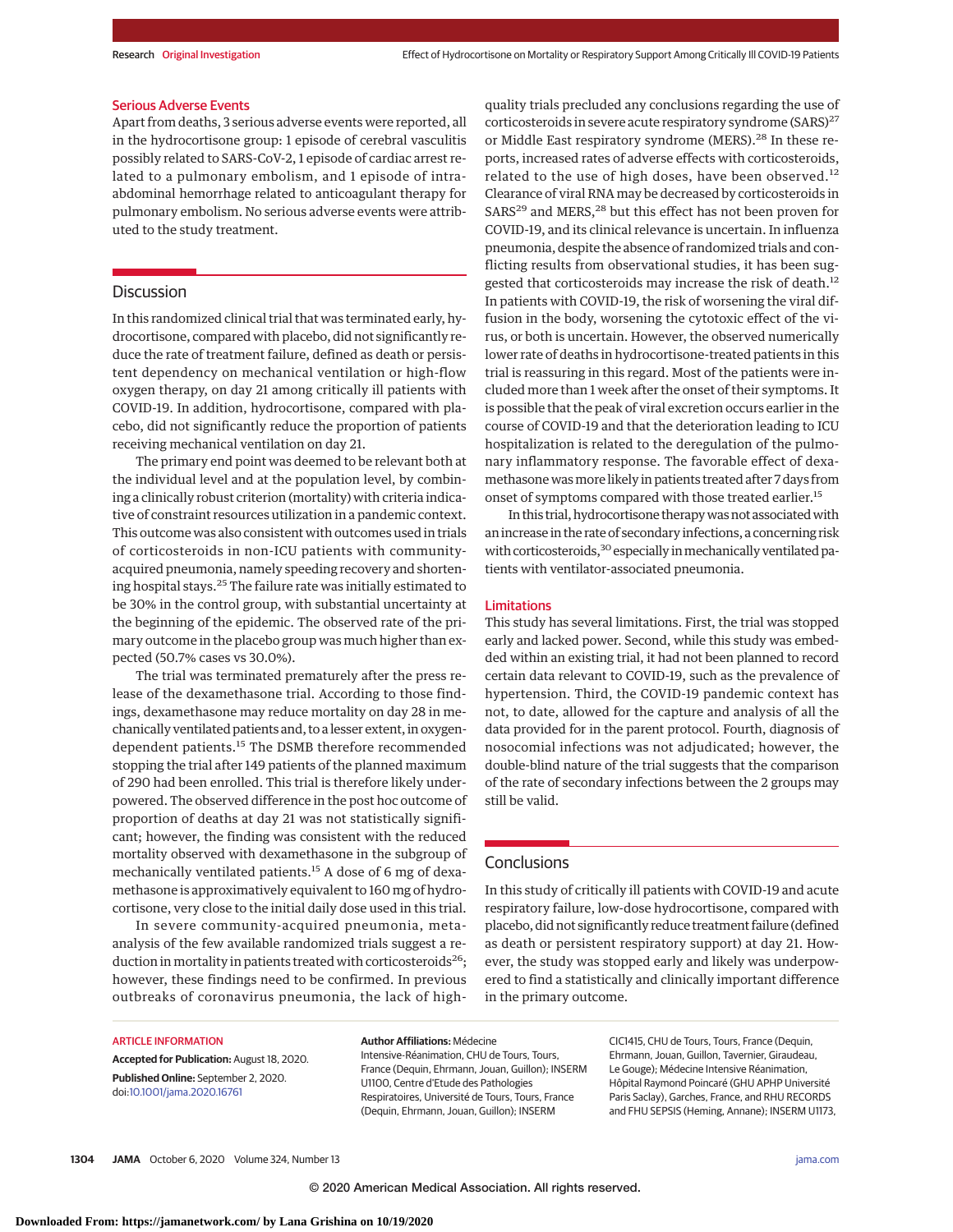Université de Versailles SQY-Université Paris Saclay, Garches, France (Heming, Annane); Médecine Intensive Réanimation, Nouvel Hôpital Civil, Hôpitaux Universitaires de Strasbourg, Strasbourg, France (Meziani); INSERM UMR 1260, Université de Strasbourg, Strasbourg, France (Meziani); Réanimation polyvalente, CH Victor Dupouy, Argenteuil, France (Plantefève); Médecine Intensive Réanimation, Hôpital Tenon (Assistance Publique–Hôpitaux de Paris), Paris, France (Voiriot); Sorbonne Université, Paris, France (Voiriot); Réanimation Polyvalente, Hôpital Nord Franche-Comté, Trevenans, France (Badié); Réanimation Polyvalente, CHU de Limoges, Limoges, France (François); INSERM UMR 1092, Université de Limoges, Limoges, France (François); INSERM CIC 1435, CHU de Limoges, Limoges, France (François, Caille-Fénérol); Médecine Intensive Réanimation, CHRU de Brest, Brest, France (Aubron); Université de Bretagne Occidentale, Brest, France (Aubron); Université de Paris, IAME U1137, Médecine Intensive Réanimation, DMU ESPRIT, Hôpital Louis Mourier, Assistance Publique–Hôpitaux de Paris, Colombe, France (Ricard); Délégation à la Recherche Clinique et à l'Innovation, CHU de Tours, Tours, France (Leclerc, Coffre); Pharmacie à Usage Interne, CHU de Tours, Tours, France (Bourgoin); Centre régional de pharmacovigilance et d'information sur le médicament, service de pharmacosurveillance, CHU de Tours, Tours, France (Lengellé); INSERM, Centre de Recherche des Cordeliers, Sorbonne Université, Université de Paris, Paris, France (Zohar); Université de Tours, Université de Nantes, INSERM, SPHERE U1246, Tours, France (Giraudeau).

**Author Contributions:** Dr Dequin had full access to all of the data in the study and takes responsibility for the integrity of the data and the accuracy of the data analysis. Dr Annane and Ms Le Gouge have contributed equally.

Concept and design: Dequin, Ehrmann, Tavernier, Zohar, Giraudeau, Le Gouge.

Acquisition, analysis, or interpretation of data: Dequin, Heming, Meziani, Plantefeve, Voiriot, Badie, François, Aubron, Ricard, Ehrmann, Jouan, Guillon, Leclerc, Coffre, Lengellé, Caille-Fenérol, Giraudeau, Annane, Le Gouge. Drafting of the manuscript: Dequin. Critical revision of the manuscript for important

intellectual content: Dequin, Heming, Meziani, Plantefeve, Voiriot, Badie, François, Aubron, Ricard, Ehrmann, Jouan, Guillon, Leclerc, Coffre, Lengellé, Caille-Fenérol, Tavernier, Zohar, Giraudeau, Annane, Le Gouge.

Statistical analysis: Tavernier, Zohar, Giraudeau, Le Gouge.

Obtained funding: Dequin, Guillon, Annane. Administrative, technical, or material support: Dequin, Badie, Aubron, Ehrmann, Jouan, Guillon, Leclerc, Caille-Fenérol. Supervision: Dequin, Meziani.

Other - patient recruitment: Ricard.

**Conflict of Interest Disclosures:** Dr Dequin reported receiving grants from Abionic, Atox Bio, Sphingotec GMBH, Adrenomed, Medspace, Aridis, Merck, Combioxin, GlaxoSmithKline, MedImmune, Genentech INH, RevImmune, Faron, Kenta, and Tigenix. Dr Voiriot reported receiving personal fees from BioMérieux and receiving grants from BioMérieux, SOS Oxygène, and Janssen. Dr Ricard reported receiving grants from Fisher & Paykel. Dr Ehrmann reported receiving grants from

Aerogen and Fisher & Paykel; personal fees from Aerogen and La Diffusion Technique Française; and nonfinancial support from Aerogen, Fisher & Paykel, and La Diffusion Technique Française. Dr Annane reported receiving a grant from the French Ministry of Health through the Programme National de Recherche Clinique to implement the REMAPCAP platform in France, which has a corticosteroid domain. No other authors reported disclosures.

**Funding/Support:** This study was funded by the French Ministry of Health, Programme Hospitalier de Recherche Clinique (PHRC) (2014 [CAPE COD parent trial], 2020 [CAPE COVID subtrial]).

**Role of the Funder/Sponsor:** The French Ministry of Health PHRC had no role in the design and conduct of the study; collection, management, analysis, and interpretation of the data; preparation, review, or approval of the manuscript; and decision to submit the manuscript for publication.

**CAPE COVID Trial Investigators:** Pierre Moine, MD, PhD, Virginie Maxime, MD, Bernard Clair, MD, Rania Bounab, MD, Francesca Santi, MD, David Orlikowski, MD, PhD (Médecine Intensive Réanimation, Hôpital Raymond Poincaré, Garches, France); Julie Helms, MD, PhD, Raphaël Clere-Jehl, MD, Hassene Rahmani, MD, Alexandra Monnier, MD, Hamid Merdji, MD, Antoine Studer, MD, Jessy Cattelan, MD (Médecine Intensive Réanimation, Nouvel Hôpital Civil, Strasbourg, France); Laetitia Bodet-Contentin, MD, PhD, Walid Darwiche, MD, Denis Garot, MD, Annick Legras, MD, Stefan Mankikian, MD, Emmanuelle Mercier, MD, PhD, Marlène Morisseau, MD, Yonatan Perez, MD, Charlotte Salmon-Gandonnière, MD, PhD (Médecine Intensive-Réanimation, hôpital Bretonneau, Tours, France); Damien Contou, MD, Elsa Logre, MD, Radj Cally, MD, Mégan Fraisse, MD, Hervé Mentec, MD, Olivier Pajot, MD (Réanimation polyvalente, Hôpital Victor Dupouy, Argenteuil, France); Muriel Fartoukh, MD, PhD, Vincent Labbé, MD, Michel Djibré, MD, Aude Gibelin, MD, Clarisse Blayau, MD, Enora Berti, MD, Paris Meng, MD, Julien Lopinto, MD, Matthieu Turpin, MD, Alexandre Elabbadi, MD (Médecine Intensive Réanimation, Hôpital Tenon, Paris, France); Fernando Berdaguer-Ferrari, MD (Réanimation Polyvalente, Hôpital Nord Franche-Comté, Trevenans, France); Arnaud Desachy, MD, Guillaume Gilbert, MD, Marine Goudelin, MD, Bruno Evrard, MD, Thomas Daix, MD, Anne-Laure Fedou, MD, Philippe Vignon, MD, PhD (Réanimation Polyvalente, Hôpital Dupuytren, Limoges, France); Erwan L'Her, MD, PhD, Nicolas Ferrière, MD, Laetitia Bodenes, MD, Pierre Bailly, MD, Gwénaël Prat, MD, Jean-Marie Tonnelier, MD, Anne Renault, MD, Christelle Teiten, MD (Médecine Intensive Réanimation, Hôpital de la Cavale Blanche, Brest, France); Damien Roux, MD, PhD, Sébastien Besset, MD, Louis Marie Dumont, MD, Laura Fedirici, MD, Marc Amouretti, MD, Noémie Zucman, MD, Santiago Freita, MD, Didier Dreyfuss, MD, PhD (Médecine Intensive Réanimation, Hôpital Louis Mourier, Colombe, France). None of these individuals received compensation for their role in the study.

### **Members of the CRICS-TriGGERSep Network:** See [Supplement 3.](https://jamanetwork.com/journals/jama/fullarticle/10.1001/jama.2020.16761?utm_campaign=articlePDF%26utm_medium=articlePDFlink%26utm_source=articlePDF%26utm_content=jama.2020.16761)

#### **Data Sharing Statement:** See [Supplement 4.](https://jamanetwork.com/journals/jama/fullarticle/10.1001/jama.2020.16761?utm_campaign=articlePDF%26utm_medium=articlePDFlink%26utm_source=articlePDF%26utm_content=jama.2020.16761)

**Additional Contributions:** We thank the members of the data and safety monitoring board for their

commitment and responsiveness: Jean Chastre, MD (Assistance Publique–Hôpitaux de Paris, France); Béatrice Guyomarch, MSc (Centre Hospitalier Universitaire de Nantes, France); Liem Binh Luong Nguyen, MD, PhD (Assistance Publique–Hôpitaux de Paris, France); Sylvain Marchand-Adam, MD, PhD (Centre Hospitalier Universitaire de Tours, France); Véronique Sébille, PhD (Centre Hospitalier Universitaire de Nantes, France). None of these individals received compensation for their role in the study.

### **REFERENCES**

**1**. COVID-19 dashboard. Johns Hopkins Center for Systems Science and Engineering. Accessed August 17, 2020. <https://coronavirus.jhu.edu/map.html>

**2**. Wu Z, McGoogan JM. Characteristics of and important lessons from the coronavirus disease 2019 (COVID-19) outbreak in China: summary of a report of 72 314 cases from the Chinese Center for Disease Control and Prevention. JAMA. 2020;323 (13):1239-1242. doi[:10.1001/jama.2020.2648](https://jamanetwork.com/journals/jama/fullarticle/10.1001/jama.2020.2648?utm_campaign=articlePDF%26utm_medium=articlePDFlink%26utm_source=articlePDF%26utm_content=jama.2020.16761)

**3**. Grasselli G, Zangrillo A, Zanella A, et al; COVID-19 Lombardy ICU Network. Baseline characteristics and outcomes of 1591 patients infected with SARS-CoV-2 admitted to ICUs of the Lombardy Region, Italy.JAMA. 2020;323(16):1574-1581. doi: [10.1001/jama.2020.5394](https://jamanetwork.com/journals/jama/fullarticle/10.1001/jama.2020.5394?utm_campaign=articlePDF%26utm_medium=articlePDFlink%26utm_source=articlePDF%26utm_content=jama.2020.16761)

**4**. Beigel JH, Tomashek KM, Dodd LE, et al; ACTT-1 Study Group Members. Remdesivir for the treatment of Covid-19—preliminary report. N Engl J Med. Published online May 22, 2020. doi[:10.1056/](https://dx.doi.org/10.1056/NEJMoa2007764) [NEJMoa2007764](https://dx.doi.org/10.1056/NEJMoa2007764)

**5**. Huang C, Wang Y, Li X, et al. Clinical features of patients infected with 2019 novel coronavirus in Wuhan, China. Lancet. 2020;395(10223):497-506. doi[:10.1016/S0140-6736\(20\)30183-5](https://dx.doi.org/10.1016/S0140-6736(20)30183-5)

**6**. Moore JB, June CH. Cytokine release syndrome in severe COVID-19. Science. 2020;368(6490):473- 474. doi[:10.1126/science.abb8925](https://dx.doi.org/10.1126/science.abb8925)

**7**. Sinha P, Matthay MA, Calfee CS. Is a "cytokine storm" relevant to COVID-19? JAMA Intern Med. Published online June 30, 2020. doi[:10.1001/](https://jamanetwork.com/journals/jama/fullarticle/10.1001/jamainternmed.2020.3313?utm_campaign=articlePDF%26utm_medium=articlePDFlink%26utm_source=articlePDF%26utm_content=jama.2020.16761) [jamainternmed.2020.3313](https://jamanetwork.com/journals/jama/fullarticle/10.1001/jamainternmed.2020.3313?utm_campaign=articlePDF%26utm_medium=articlePDFlink%26utm_source=articlePDF%26utm_content=jama.2020.16761)

**8**. Guillon A, Hiemstra PS, Si-Tahar M. Pulmonary immune responses against SARS-CoV-2 infection: harmful or not? Intensive Care Med. Published online July 17, 2020. doi[:10.1007/s00134-020-06170-8](https://dx.doi.org/10.1007/s00134-020-06170-8)

**9**. Jouan Y, Guillon A, Gonzalez L, et al. Functional alteration of innate T cells in critically ill patients with COVID-19. J Exp Med. Published online May 6, 2020. Accessed August 18, 2020. [https://www.](https://www.medrxiv.org/content/10.1101/2020.05.03.20089300v1.full.pdf) [medrxiv.org/content/10.1101/2020.05.03.](https://www.medrxiv.org/content/10.1101/2020.05.03.20089300v1.full.pdf) [20089300v1.full.pdf](https://www.medrxiv.org/content/10.1101/2020.05.03.20089300v1.full.pdf)

**10**. Sanders JM, Monogue ML, Jodlowski TZ, Cutrell JB. Pharmacologic treatments for coronavirus disease (COVID-19): a review.JAMA. 2020;323(18):1824-1836. doi[:10.1001/jama.2020.](https://jamanetwork.com/journals/jama/fullarticle/10.1001/jama.2020.6019?utm_campaign=articlePDF%26utm_medium=articlePDFlink%26utm_source=articlePDF%26utm_content=jama.2020.16761) [6019](https://jamanetwork.com/journals/jama/fullarticle/10.1001/jama.2020.6019?utm_campaign=articlePDF%26utm_medium=articlePDFlink%26utm_source=articlePDF%26utm_content=jama.2020.16761)

**11**. Arabi YM, Fowler R, Hayden FG. Critical care management of adults with community-acquired severe respiratory viral infection. Intensive Care Med. 2020;46(2):315-328. doi[:10.1007/s00134-020-](https://dx.doi.org/10.1007/s00134-020-05943-5) [05943-5](https://dx.doi.org/10.1007/s00134-020-05943-5)

**12**. Russell CD, Millar JE, Baillie JK. Clinical evidence does not support corticosteroid treatment for 2019-nCoV lung injury. Lancet. 2020;395(10223): 473-475. doi[:10.1016/S0140-6736\(20\)30317-2](https://dx.doi.org/10.1016/S0140-6736(20)30317-2)